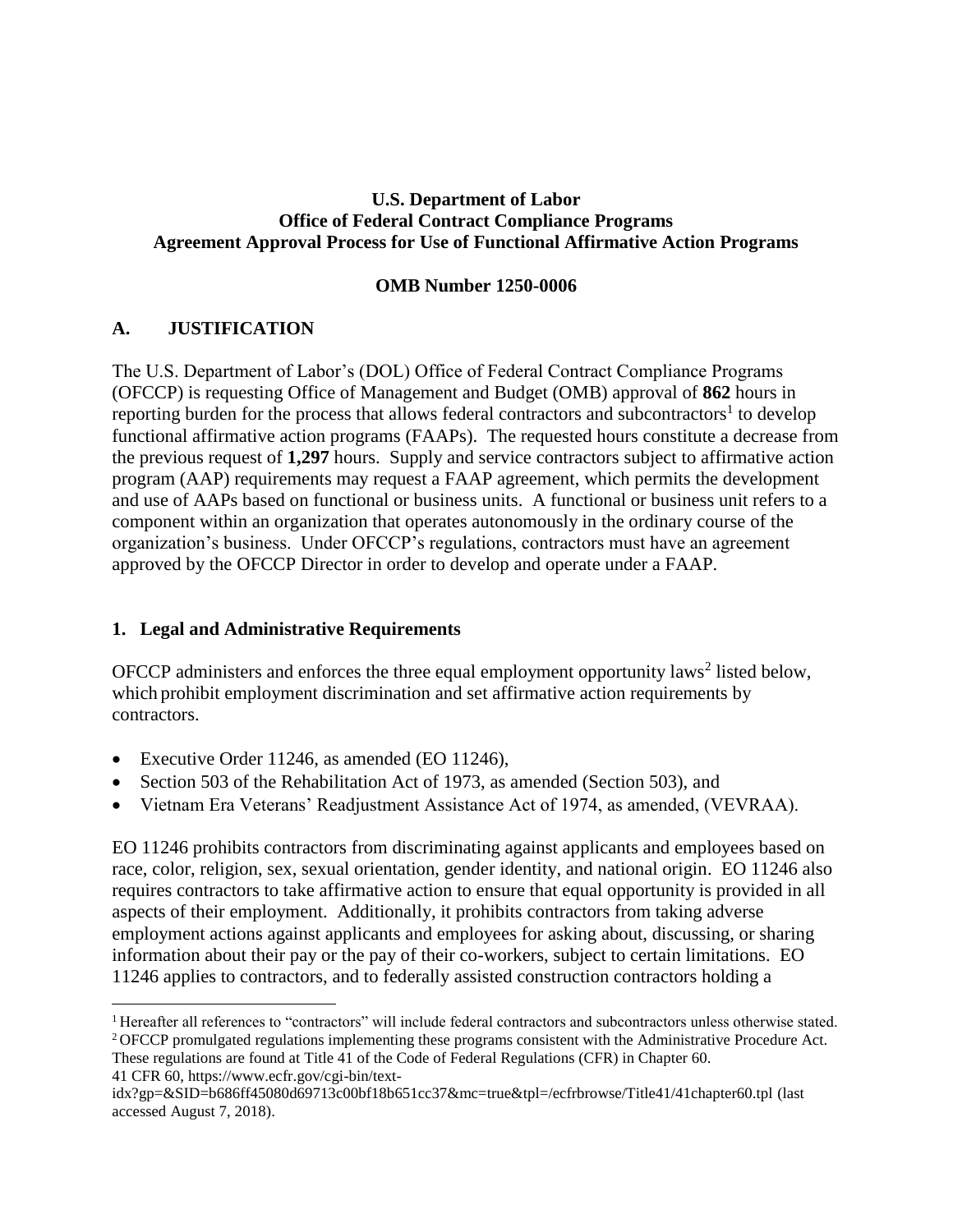government contract in excess of \$10,000, or government contracts that have, or can reasonably expect to have, an aggregate total value exceeding \$10,000 in a 12-month period. EO 11246 also applies to government bills of lading, depositories of federal funds in any amount, and to financial institutions that are issuing and paying agents for U.S. savings bonds and notes in any amount.

Section 503 prohibits contractors from discriminating against applicants and employees on the basis of disability and requires contractors to take affirmative action to employ, and advance in employment, qualified individuals with disabilities. Its requirements apply to contractors with a government contract in excess of \$15,000.<sup>3</sup>

VEVRAA prohibits contractors from discriminating against protected veterans, namely, disabled veterans, recently separated veterans, active duty wartime or campaign badge veterans, and Armed Forces service medal veterans. VEVRAA also requires contractors to take affirmative action to employ, and advance in employment, qualified protected veterans. Its requirements apply to contractors with a government contract of \$150,000 or more.<sup>4</sup>

This information collection request (ICR) outlines the legal authority, procedures, burden, and cost associated with requesting a new FAAP agreement as well as modifying, certifying, and terminating an existing agreement. Supply and service contractors that are subject to the AAP requirements of EO  $11246<sup>5</sup>$  may request an agreement with OFCCP that allows them to develop, implement, and maintain an AAP based on functional or business units.<sup>6</sup> To develop a FAAP, contractors must have an agreement approved by the Director of OFCCP. All FAAPs must include the required AAP elements outlined in 41 CFR 60-2, and if applicable, 41 CFR 60-300 and 41 CFR 60-741, Subparts C.

OFCCP is proposing in this ICR to change the current requirement that contractors certify every three years that there have been no changes made to the functional units, business structure, or other circumstances that affect their existing FAAP agreements. This certification would be required every five years. Lengthening the amount of time contractors are able to maintain the same FAAP agreement reduces their burden. Other proposed significant changes in the ICR include:

• Eliminating the requirement that FAAP contractors undergo at least one compliance evaluation during the term of their agreements;

<sup>5</sup> 41 CFR Part 60-2, Affirmative Action Programs

 $\overline{a}$ 

<sup>&</sup>lt;sup>3</sup> Effective October 1, 2010, the coverage threshold under Section 503 increased from \$10,000 to \$15,000, in accordance with the inflationary adjustment requirements in 41 U.S.C. 1908. *See*, Federal Acquisition Regulation; Inflation Adjustment of Acquisition-Related Thresholds, 75 FR 53129 (Aug. 30, 2010).

<sup>4</sup> Effective October 1, 2015, the coverage threshold under VEVRAA increased from \$100,000 to \$150,000, in accordance with the inflationary adjustment requirements in 41 U.S.C. 1908. *See*, Federal Acquisition Regulation; Inflation Adjustment of Acquisition-Related Thresholds, 80 FR 38293 (July 2, 2015).

<sup>6</sup> FAAP agreements are only available to supply and service contractors.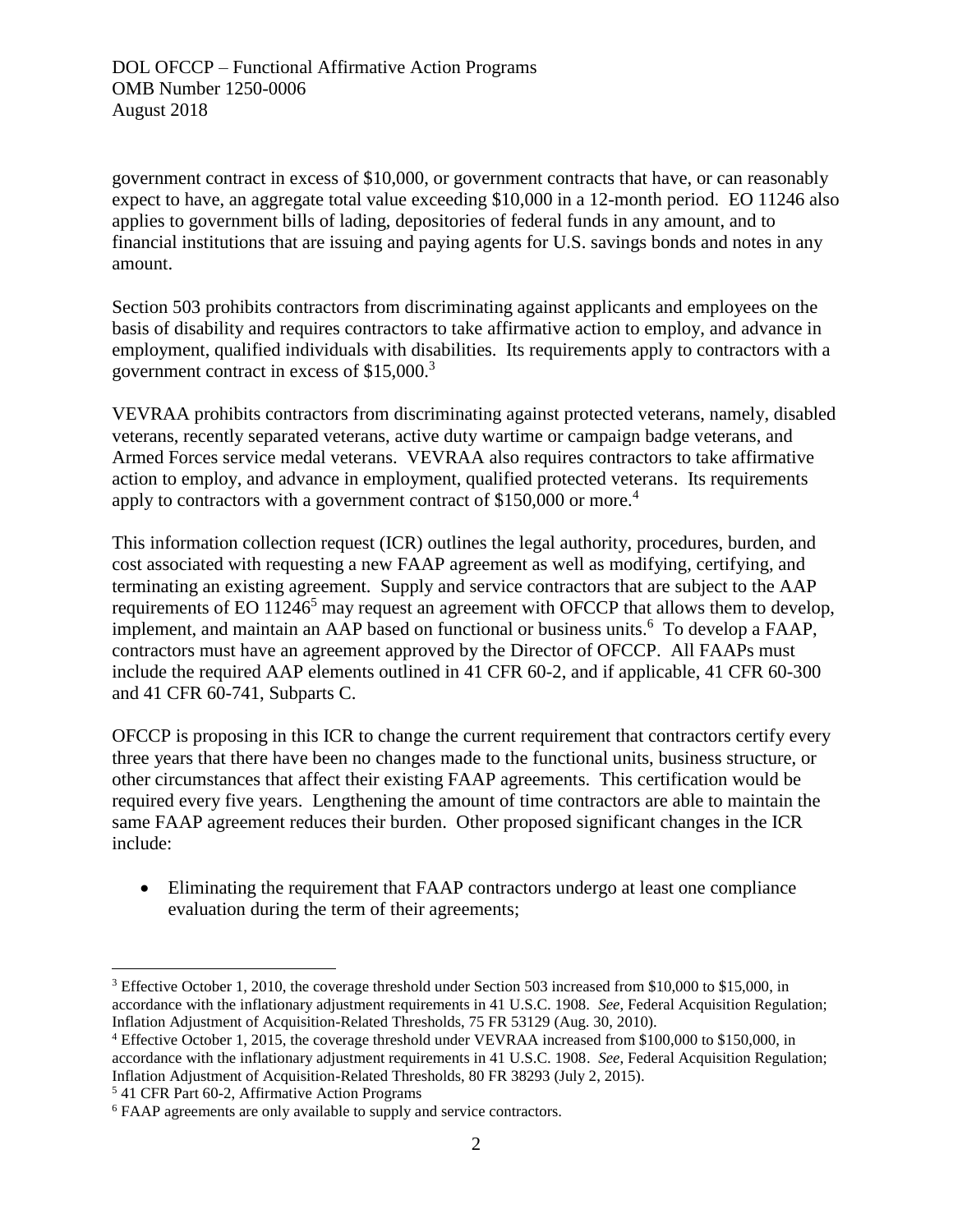- Expanding the exemption period for FAAP units that have undergone a compliance evaluation from 24 months to 36 months from the date OFCCP closed the previous evaluation;
- Eliminating consideration of a contractor's equal employment EEO compliance history when deciding whether to approve a FAAP request:
- Removing the three-year waiting period for reapplying for a FAAP following termination of an agreement; and
- Eliminating the annual requirement for contractors to modify their FAAP agreements.

In addition, OFCCP is proposing several minor revisions to clarify the information in the FAAP Directive (titled "Functional Affirmative Action Programs (FAAPs)") that sets forth the program's requirements.<sup>7</sup> The revised Directive, which is published with this statement for public comment, will be issued once the agency obtains approval from OMB for this ICR.

## Guidance and Regulatory Requirements

Specifics on the FAAP process are found in the Directive that sets forth the criteria OFCCP considers when determining whether a contractor qualifies for a FAAP agreement. At minimum, in order to be considered for a FAAP agreement, the contractor's functional or business unit must:

- 1. Currently exist and operate autonomously;
- 2. Have at least 50 employees;
- 3. Have its own managing official; and
- 4. Have the ability to track and maintain its own personnel activity.

41 CFR Part 60-2 prescribes the scope of the EO 11246 AAP requirements, including the purpose and contents of an AAP and coverage requirements. The recordkeeping burden for developing, maintaining, and updating an AAP is covered by a separate information collection.<sup>8</sup>

Section 60-2.1(d)(4) allows for the development of AAPs based on functional or business units.

Contractor recordkeeping requirements (60-1.12), the requirement to develop and maintain an AAP (60-1.40), and the AAP scope, requirements, purpose, and contents (60-2.1 and 60-2.10 through 2.17) are approved under the information collection that contains the recordkeeping and reporting requirements for supply and service contractors.<sup>9</sup>

## Requesting a FAAP Agreement

 $\overline{a}$ 

<sup>&</sup>lt;sup>7</sup> A version of this Directive is currently in effect under the existing approval of this information collection. Directive (DIR) 2013-01 Revision 1, Functional Affirmative Action Programs (FAAPs),

[https://www.dol.gov/ofccp/regs/compliance/directives/Dir2013\\_01\\_Revision1.pdf](https://www.dol.gov/ofccp/regs/compliance/directives/Dir2013_01_Revision1.pdf) (last accessed August 7, 2018). <sup>8</sup> OMB Control Number 1250-0003, Supply and Service Recordkeeping and Reporting Requirements, expires June 30, 2019.

<sup>9</sup> *Ibid.*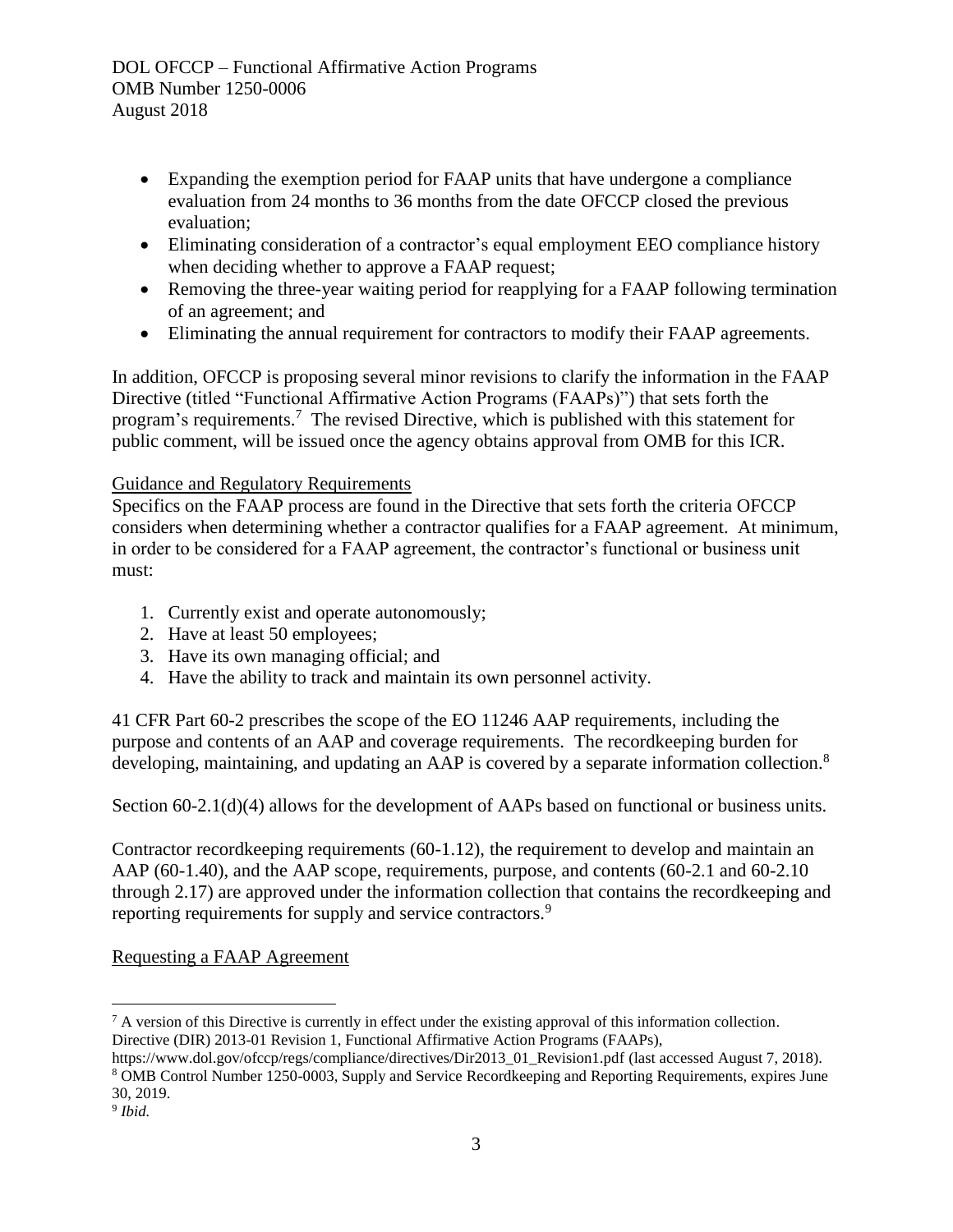Contractors that want to enter into a FAAP agreement with OFCCP must submit a written request to the Director of OFCCP no later than 120 calendar days prior to the expiration of the current corporate headquarters AAP. A first first-time contractor that meets the AAP threshold must submit a request within 120 days from the award of the federal contract. The request must include the name and contact information for the corporate representative responsible for overseeing the contractor's request for the FAAP agreement.

The list below contains the documentation that must be submitted with the written request for a FAAP agreement.<sup>10</sup>

- The contractor must show proof that they are a covered contractor by providing specific contract information, as described in the Directive;
- A copy of the contractor's most recent consolidated Employer Information Report (EEO-1 Report);
- An organizational chart that identifies all of the proposed functional or business units to be covered by the requested FAAP and how they are related to each other within the corporation's overall structure;
- A narrative description of the function or business of each proposed FAAP unit and how it meets the definition of a functional or business unit<sup>11</sup>;
- The company or subsidiary name, street address, and total number of employees at each location covered in the functional unit, and the name and address of the managing official for each proposed functional or business unit;
- A statement explaining where each proposed FAAP unit will maintain its employee personnel records and applicant processing activities;
- If the contractor proposes to maintain some establishment-based AAPs, it must provide a list of locations with establishment-based AAPs, including for each: the physical address, number of employees, phone number of the establishments' managing official, and AAP contact and the EEO-1 unit number for each establishment;
- A statement addressing how the contractor plans to transition from establishment-based AAPs to FAAPs, including a timeline for completion;
- The dates of the proposed FAAP year; and
- If different from corporate policies, copies of unit-specific personnel policies relevant to evaluating the proposed functions or business units, including policies related to recruitment, hiring, promotion, compensation, and termination.

In addition to the items outlined above, OFCCP and the contractor will discuss information related to reporting hierarchy, personnel procedures, how the contractor anticipates complying with the AAP requirements of Section 503 and VEVRAA, and how each functional or business unit manages its human resources and equal employment opportunity responsibilities during the FAAP negotiation process.<sup>12</sup>

 $\overline{a}$ 

<sup>10</sup> See Directive, Attachment A

 $11$  The definitions are provided in the Directive.

<sup>&</sup>lt;sup>12</sup> See Directive, Attachment B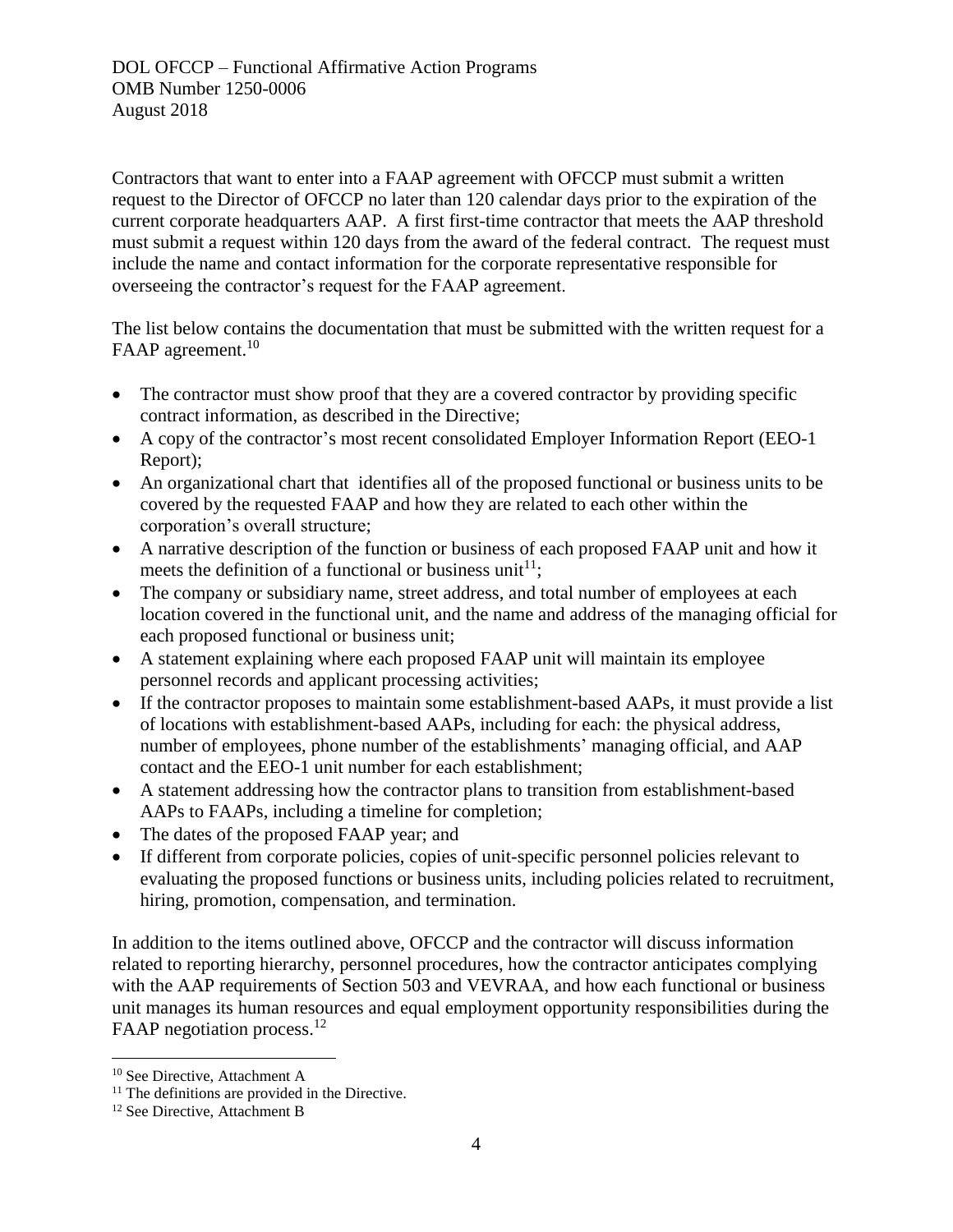### Modifying a FAAP Agreement

If the contractor undergoes a merger, acquisition, and/or downsizing, they must notify OFCCP within 60 days of the effective date of the change(s) with the name of the newly merged or acquired company and the contractor's plan to incorporate the former company's employees into its AAP structure. Any resulting functional or business unit name change, and changes in managing officials, employee counts, and addresses should be included in the modification notice. OFCCP may schedule a contractor for a compliance evaluation should the contractor fail to submit a modification notice. Alternatively, should there be repeated failures to inform OFCCP of a modification, the contractor's FAAP agreement could be terminated.

### Certifying a FAAP Agreement

The contractor must certify in writing every five years (currently every three years), at least 120 calendar days prior to the expiration of the existing FAAP agreement, that there have been no functional or business units, or structure or organization, or other circumstances affecting the existing FAAP agreement. If circumstances have changed (e.g., elimination of functional or business units) the contractor must provide written rationale for the changes. The contractor must also provide updated information on other elements during the certification as described in the Directive. Certified FAAP agreements will be reissued for another five-year term.

### Terminating a FAAP Agreement

OFCCP or the contractor may terminate a FAAP agreement. Either party terminating the agreement must provide 90 calendar days written notice in advance explaining the reason(s) for the termination and its effective date. Upon termination of a FAAP agreement, all employees are required to be covered by establishment-based AAPs. The establishment-based AAPs shall be in place no later than 120 days from either OFCCP's or the contractor's notification that the FAAP agreement has been terminated.

OFCCP is proposing in this ICR to no longer terminate FAAP agreements because contractors violated the laws and regulations enforced by OFCCP.

## **2. Use of Collected Material**

OFCCP uses the information provided by contractors during the FAAP agreement process to assess whether they qualify for a FAAP and the information provided by contractors during the modification and certification stages to confirm that they are eligible to continue to maintain a FAAP. While establishment-based AAPs are mandatory for contractors who meet the jurisdictional thresholds, the FAAP program is voluntary and is designed to allow for flexibility in creating and maintaining an AAP.

## **3. Use of Information Technology**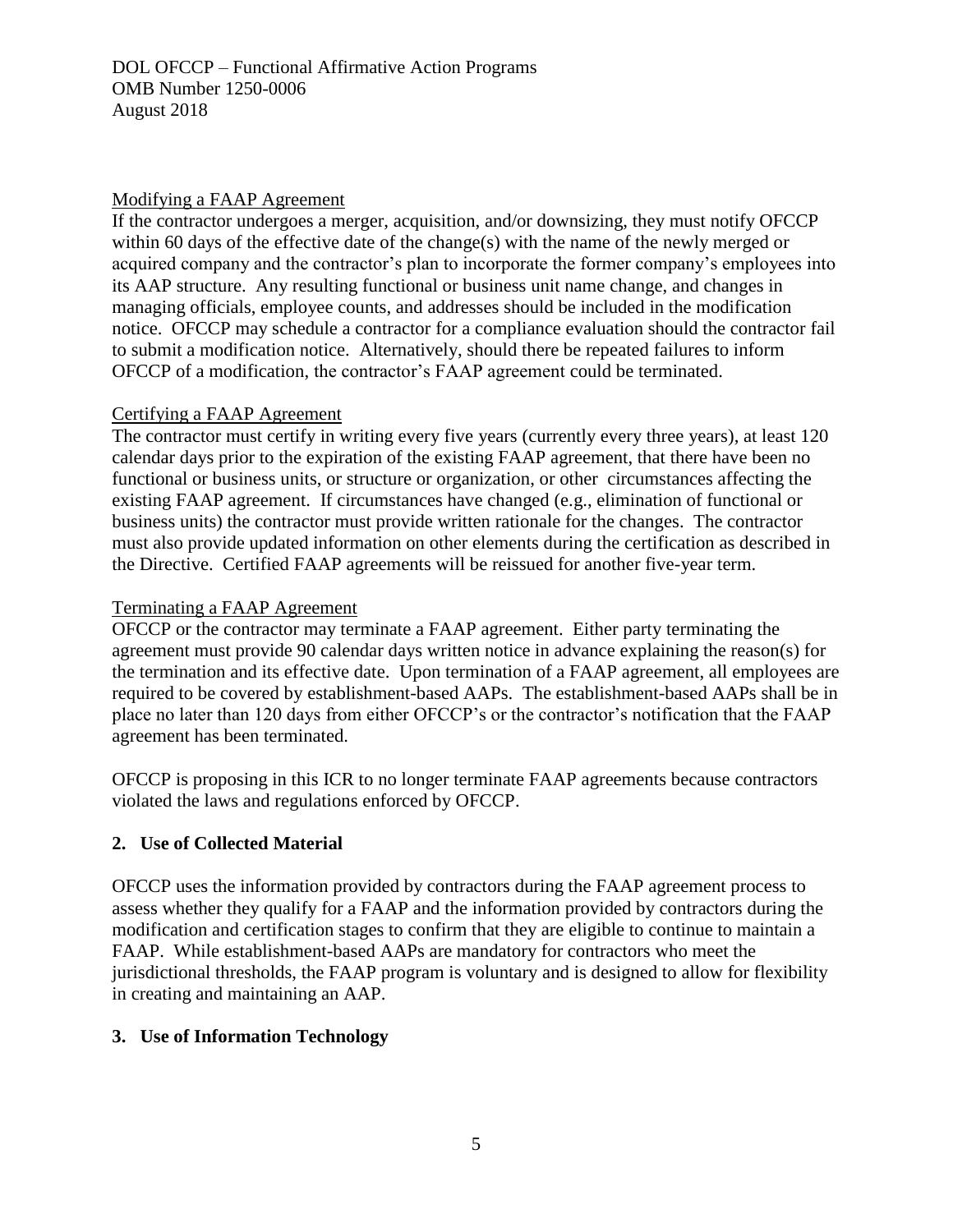DOL OFCCP – Functional Affirmative Action Programs OMB Number 1250-0006 August 2018

OFCCP prefers that FAAP agreement requests and documentation are submitted in an electronic format, via email. If not maintained in an electronic format, all documents must be submitted in the form and format in which they are maintained.

Pursuant to the Government Paperwork Elimination Act (GPEA), government agencies must provide the option of using and accepting electronic documents and signatures, and electronic record keeping, where practicable.<sup>13</sup> OFCCP fulfills the GPEA requirements by permitting electronic transmission of contractors' documentation.

### **4. Description of Efforts to Identify Duplication**

The reporting requirements in this ICR result exclusively from EO 11246, Section 503, and VEVRAA and their implementing regulations. No duplication of effort exists because no other federal agencies administer and enforce these regulations.<sup>14</sup>

## **5. Impact on Small Businesses**

The impact of this information collection on small businesses is minimal for the following reasons:

- Contractors with fewer than 50 employees are exempt from the AAP requirement.
- When preparing an EO 11246 AAP, contractors with fewer than 150 employees are permitted to use their EEO-1 categories as job groups, thus reducing burden related to job group formulation.
- The number of contractors who request a FAAP is a negligible portion of OFCCP's contractor universe.
- By the nature of the FAAP program, very small contractors would generally not request a FAAP agreement because the process entails grouping together employees from different groups, establishments, functional, and business units.
- Contractors that exercise the option to develop FAAPs benefit from the flexibility the program allows to tailor AAPs to specific organizational needs.

## **6. Consequences of a Less Frequent Collection**

The approval process for obtaining a FAAP agreement allows OFCCP to determine if contractors seeking permission to use functional or business unit AAPs can participate in the program. Modifications and five-year certifications are needed to ensure that OFCCP has current information regarding contract coverage and information on each functional or business

 $\overline{a}$ <sup>13</sup> Government Paperwork Elimination Act (Public Law 105-277, 1998), [https://www.gpo.gov/fdsys/pkg/PLAW-](https://www.gpo.gov/fdsys/pkg/PLAW-105publ277/pdf/PLAW-105publ277.pdf)[105publ277/pdf/PLAW-105publ277.pdf](https://www.gpo.gov/fdsys/pkg/PLAW-105publ277/pdf/PLAW-105publ277.pdf) (last accessed August 7, 2018).

<sup>&</sup>lt;sup>14</sup> The Employer Information Report (EEO-1) is promulgated jointly by OFCCP and the Equal Employment Opportunity Commission (EEOC), see 41 CFR 60-1.7(a). That report is certified under OMB Control No. 3046- 0007 through a collection that is sponsored by the EEOC.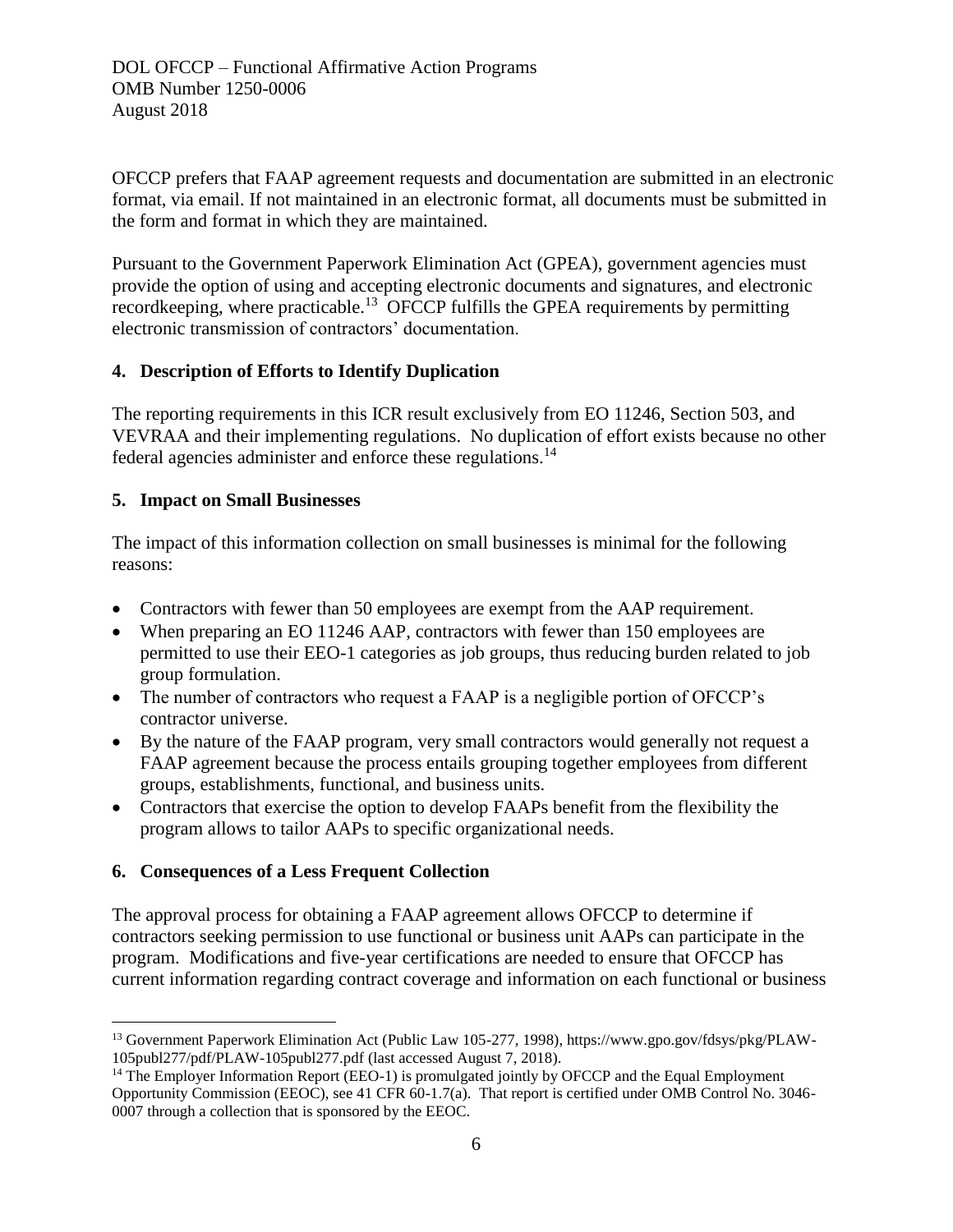DOL OFCCP – Functional Affirmative Action Programs OMB Number 1250-0006 August 2018

unit's structure, size, and managing official. To carry out its mission, OFCCP must verify that contractors maintain annual AAPs, personnel records, and other related data. Lack of this data would lead to less efficiency in determining contractor compliance and increased burdens both for contractors and the Federal Government.

### **7. Special Circumstances**

There are no special circumstances for the collection of this information.

### **8. Consultation Outside the Agency**

Pursuant to the Paperwork Reduction Act of 1995, as amended (PRA), OFCCP invites the public to submit comments on this proposed information collection. The comments the agency receives will be addressed under this paragraph during the 30-day Federal Register publication of this ICR.

## **9. Gift Giving**

OFCCP does not provide gifts or payments to respondents.

### **10. Confidentiality of Information**

The information obtained from a contractor will be evaluated pursuant to the public inspection and copying provisions of the Freedom of Information Act (FOIA), 5 U.S.C. 552, and the Department of Labor's implementing regulations at 29 CFR Part 70. It is required that impacted contractors be notified in writing when a FOIA request has been made for contractor data. OFCCP makes no decision to disclose such data, until the contractor has had an opportunity to submit objections to the release of the information.

### **11. Questions of Sensitive Nature**

This information collection does not contain any questions of a sensitive nature. The respondents of the information collection will provide information that correlates with the criteria of requesting a FAAP agreement and all required documentation. It is intended to verify contractor eligibility and determine whether the contractor has met the requirements of the FAAP criteria, as outlined in 41 CFR Part 60-2 and FAAP Directive.

### **12. Information Collection Hour Burden**

The burden associated with this information collection is related to reporting. The recordkeeping burden related to developing, updating, and maintaining AAPs is included in OFCCP's ICR for supply and service contractors, as mentioned above.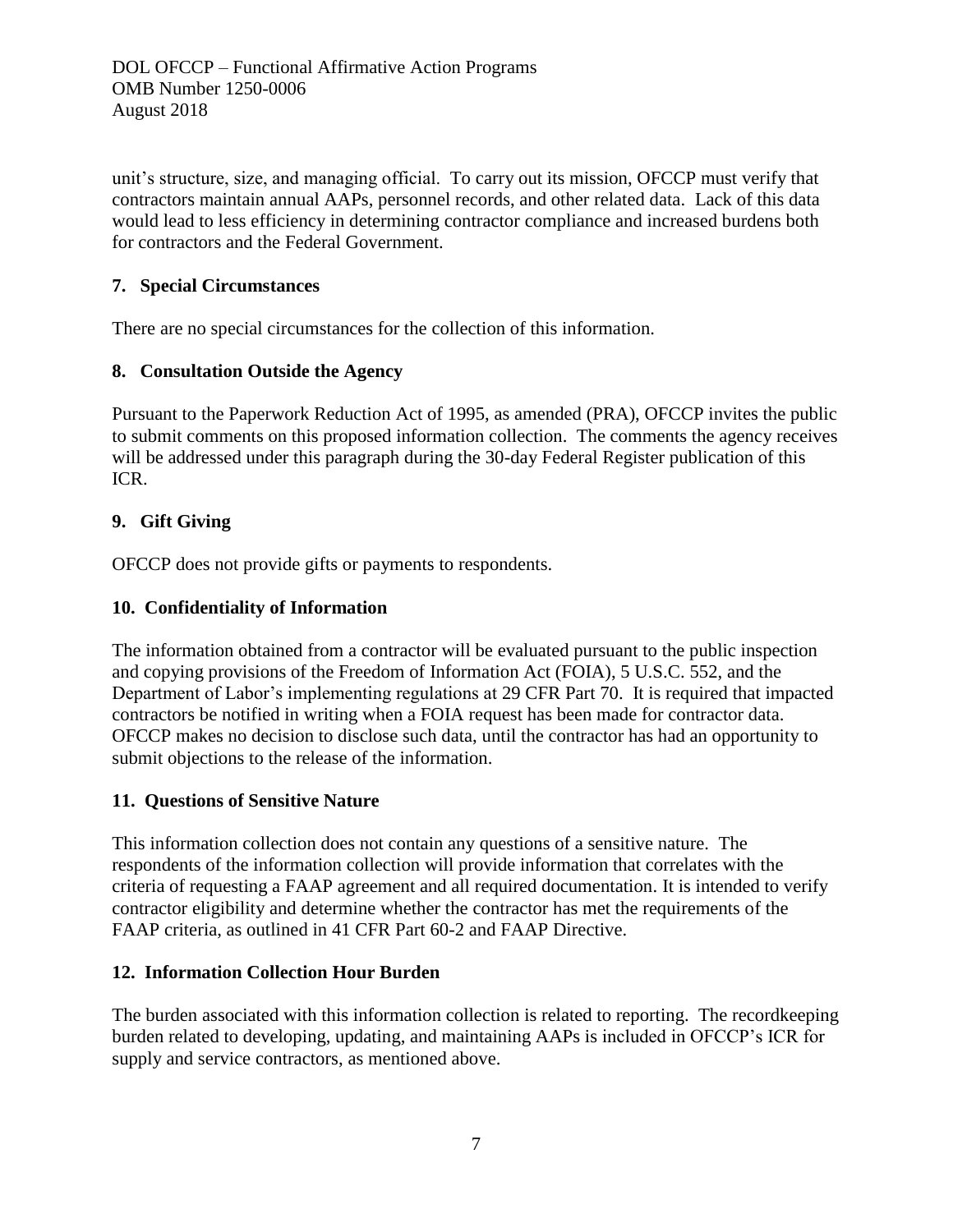To obtain approval to create an AAP based on a functional or business unit, a contractor must send a written request to the OFCCP Director that includes the supporting documentation, for which the burden is assessed below. The reporting burden in this section accounts for the request for approval and the retrieval of the information needed by OFCCP to make its determination. The estimates of time necessary to complete each step of the process are based on OFCCP's experience with the FAAP program.

OFCCP currently has FAAP agreements with 71 contractors that cover 1,932 functional units. OFCCP estimates that there will be approximately five requests for new FAAP agreements each year, an estimate that is based on the number of agreements requested in the previous three years.

## **Requesting a FAAP Agreement**

Contractors that want to request a FAAP agreement are required to submit a written request to the OFCCP Director, as mentioned above. The request must include the name and contact information for the corporate representative responsible for overseeing the contractor's request for the FAAP agreement. OFCCP estimates that it takes 0.75 hour per contractor to prepare a written request of one page.

Accompanying the request for approval, contractors must submit the following items, found in **Attachment A** of the Directive.

## A Statement of Proof

The contractor must show proof that they are a covered federal contractor by providing a statement that includes specific contract information, as described in the Directive. OFCCP estimates that it takes 1 hour per contractor to prepare this statement.

## Most Recent Consolidated EEO-1 Report

The contractor is required to provide a copy of its most recent consolidated EEO-1 Report. The burden for developing a consolidated EEO-1 Report is covered under OMB Control Number 3046-0007. Therefore, there is no burden associated with collecting the records or completing this report. However, OFCCP estimates that it takes 0.5 hour per contractor to produce the report.

## Organizational Chart

The contractor is required to provide a copy of its organizational chart that clearly identifies all of the proposed functional or business units to be covered by the requested FAAP and how they are related to each other within the corporation's overall structure. OFCCP estimates that it takes 1 hour per contractor to develop and provide this item.

## Description of the Function or Business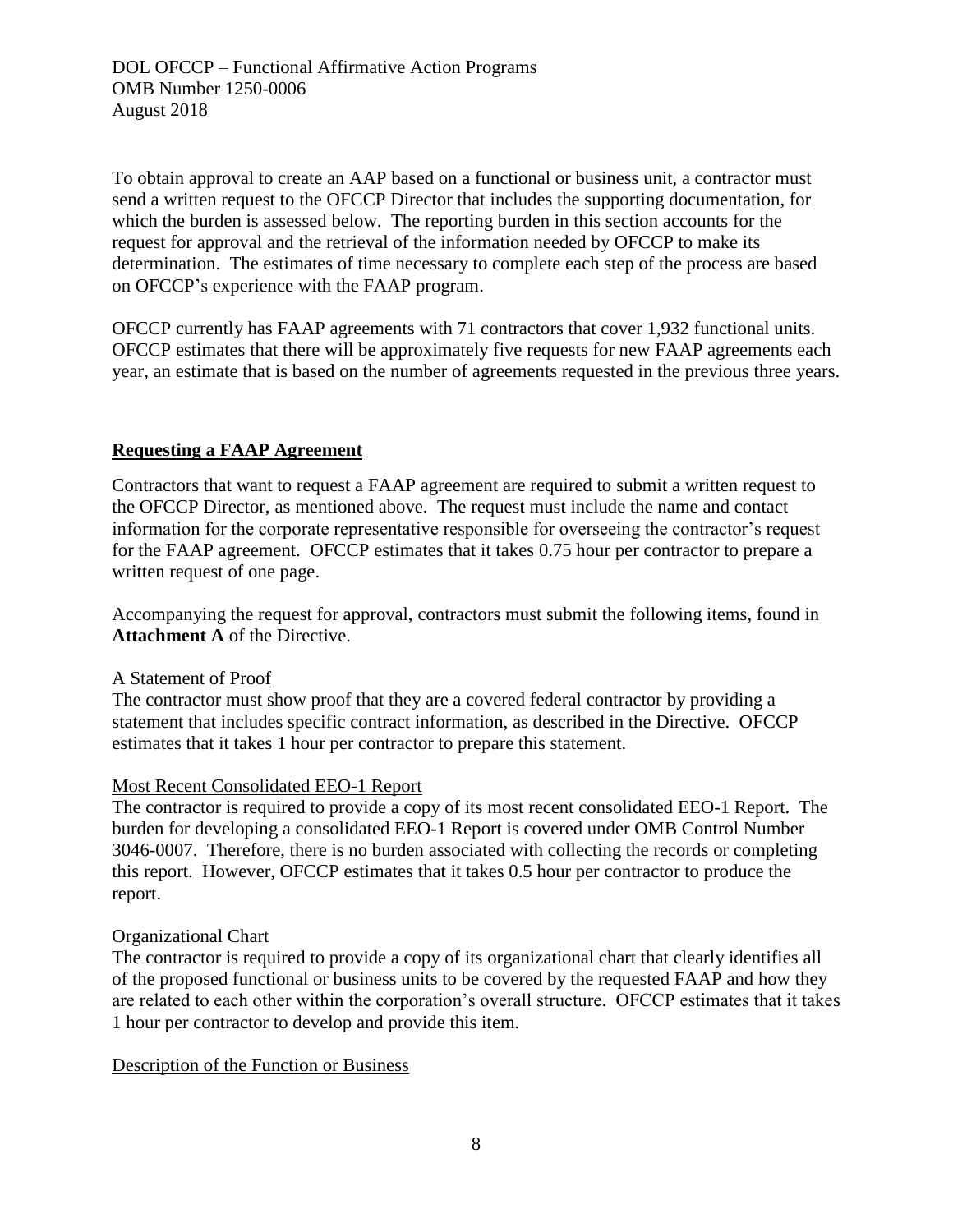The contractor is required to provide a narrative description of the function or business of each proposed FAAP unit and how it meets the definition of a functional or business unit. OFCCP estimates that it takes 11 hours per contractor to develop and provide this item.

### Unit Information and Total Number of Employees

The contractor is required to provide the company or subsidiary name, street address, and total number of employees at each location covered in the functional unit<sup>15</sup>, and the name and address of the managing official for each proposed functional or business unit.<sup>16</sup> OFCCP estimates that it takes 4 hours per contractor to provide this information.

### Statement Identifying the Location of Personnel Records

The contractor is required to provide a statement addressing the location, to include city and state, where each proposed FAAP unit will maintain its employee personnel records and applicant processing activities. OFCCP estimates that it takes 1 hour per contractor to provide this information.

### List of Establishment Based AAPs

If the contractor proposes to maintain some establishment-based AAPs, it must provide a list of the locations with establishment-based AAPs, including for each: the physical address, number of employees, phone number of the establishment's managing official and AAP contact, and the EEO-1 unit number for each establishment. OFCCP estimates that it takes 1.5 hours per contractor to provide this item.

### Transition Plan

 $\overline{a}$ 

A requesting contractor is required to provide a statement addressing how it plans to transition from establishment-based AAPs to FAAPs and include a timeline for completion. OFCCP estimates that it takes 2.5 hours per contractor to develop this plan.

### Dates of the Proposed AAP Year

The contractor is required to provide the dates of the proposed FAAP year. OFCCP estimates that it takes 0.5 hour per contractor to provide this information.

### Copies of Personnel Policies

To evaluate if the FAAP meets the criteria detailed in the directive, OFCCP requests copies of unit-specific personnel policies relevant to evaluating the proposed functions or business units, including policies related to recruitment, hiring, promotion, compensation, and termination, where different from corporate policies. OFCCP estimates that it takes 1 hour per contractor to produce this information.

<sup>&</sup>lt;sup>15</sup> Employees who are based remotely should be included in the facility to which they report.

<sup>&</sup>lt;sup>16</sup> Information for each proposed FAAP including the description, addresses, and names of managing officials and contact persons should be provided as a flat file or database.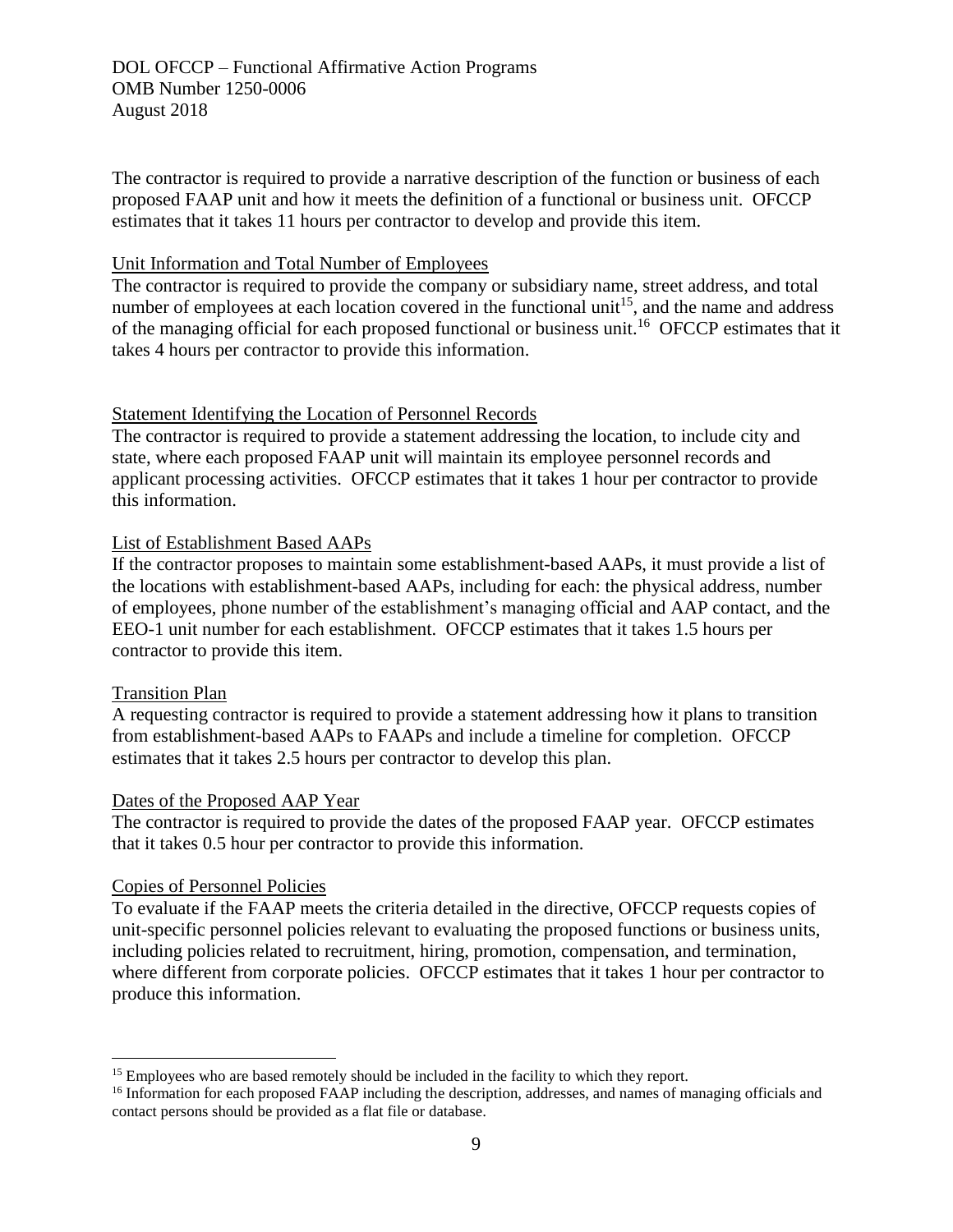In addition to the written request, contractors are also required to discuss the following items, found in **Attachment B**, when negotiating the agreement.

#### Reporting Hierarchy

OFCCP requires that the contractor be prepared to explain the reporting hierarchy of the FAAP. This includes reporting within the unit and, as appropriate, reporting to the parent entity. OFCCP estimates that it takes 1 hour per contractor to provide this information.

#### Personnel Procedures

To assess whether the proposed FAAP meets the criteria of operating autonomously, OFCCP requests that contractors be prepared to discuss their personnel procedures for recruitment, hiring, promotion, compensation, termination, record retention, and data analysis as they apply to each functional or business unit. If functional or business units have different personnel or compensation practices, OFCCP requires the contractor to identify them. OFCCP estimates that it takes 2.5 hours per contractor to provide this information.

### Compliance with Section 503 and VEVRAA Requirements

During the FAAP negotiation process, OFCCP discusses with the contractor its plan for complying with the AAP requirements of Section 503 and VEVRAA. OFCCP estimates that it takes 3 hours per contractor to prepare to discuss this item.

### Human Resources and Equal Employment Opportunity

OFCCP requires the contractor to provide information during the negotiation process regarding how each functional unit manages its human resources and equal employment opportunity responsibilities. OFCCP estimates that it takes 1.5 hours per contractor to provide this information.

OFCCP estimates the total annual burden for requesting approval of a FAAP agreement, which includes submitting the written request, collecting and submitting the support documentation, and holding subsequent discussions with OFCCP at 164 hours (32.75 hours x 5 contractor requests).

### **Modifying, Certifying, and Terminating FAAP Agreements**

### Modifying a FAAP Agreement

Contractors with existing FAAP agreements are no longer required to annually update their agreements to provide current names of functional or business units, managing officials, employee counts, addresses, and updated contract information.

However, the current obligation to notify OFCCP of modifications to the functional or business units, or structure or organization of a contractor that affect an existing FAAP agreement is retained. If the contractor undergoes a merger, acquisition, and/or downsizing, they must notify OFCCP within 60 days of the effective date of the change(s) with the name of the newly merged or acquired company and the contractor's plan to incorporate the former company's employees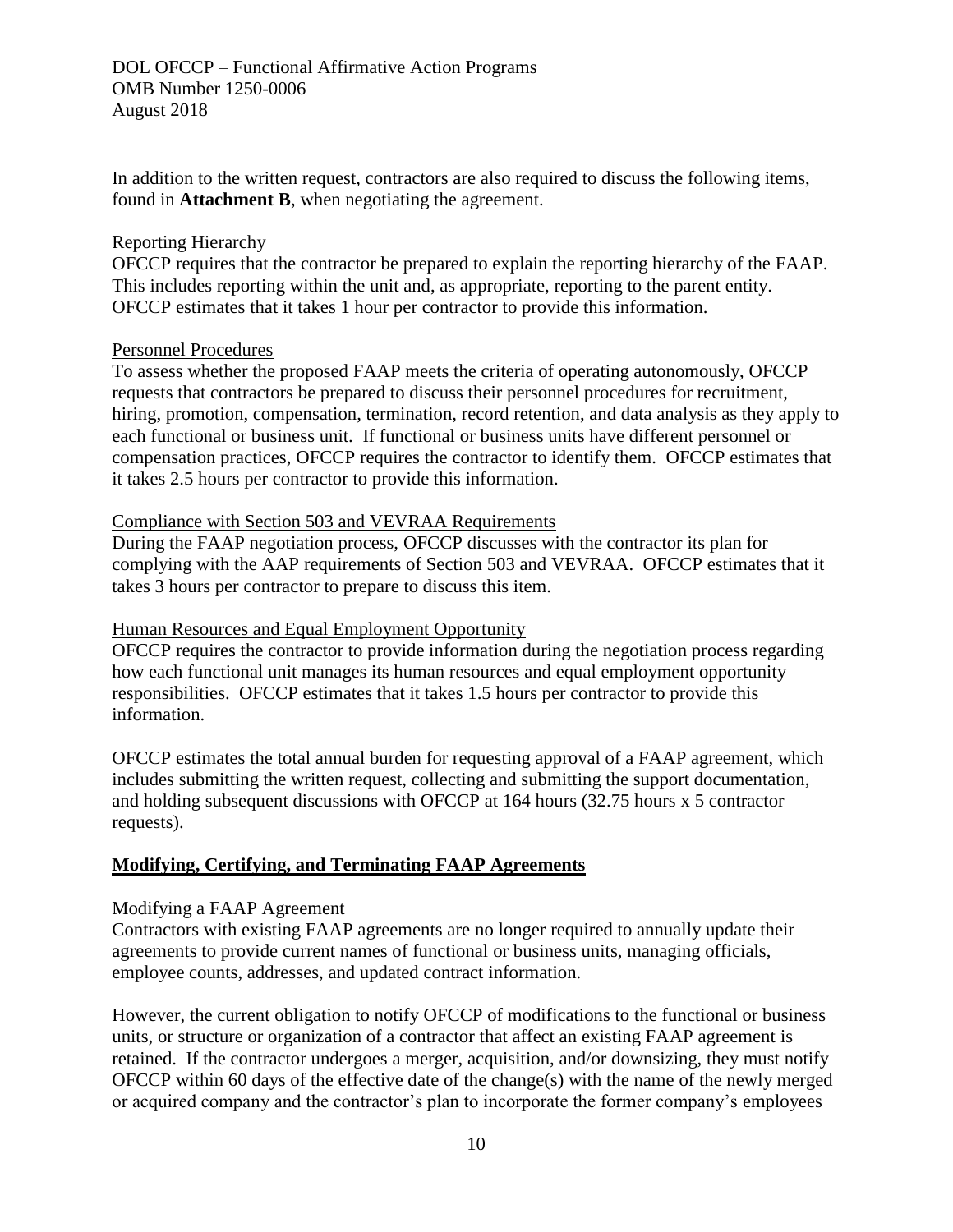into its AAP structure. Any resulting functional or business unit name change, and changes in managing officials, employee counts, and addresses should be included in the modification notice. The FAAP agreement will be modified to reflect the changes. OFCCP estimates that it takes 10 hours per contractor to provide the required information.

OFCCP currently has 71 FAAP agreements, which has been a consistent number over the last three years. Even though the requirement to modify on an annual basis is proposed for removal, OFCCP estimates that 90% of contractors with FAAP agreements will modify the agreement during the course of a year. The annual burden to contractors is estimated as 640 hours (10 hours x 64 contractors).

### Certifying a FAAP Agreement

Once approved, FAAP agreements are valid for five-year terms. Prior to the end of the five-year term, contractors must certify in writing (at least 120 calendar days prior to the expiration of the existing agreement) that there have been no changed circumstances to the business structure affecting the existing agreement. As a part of this certification, a contractor is required to include updated information on a federal contract of \$50,000 or more, identifying the name of the federal contracting agency, the contract number, the contract period, and the name of the prime contractor if the contractor is a subcontractor. In addition, the contractor must provide updated information regarding employee counts, facility names, and facility addresses included in each functional or business unit. If the contractor has undergone changes resulting in the addition or elimination of functional or business units or establishment-based AAPs, they will be required to submit a written rationale explaining the changes. OFCCP estimates that it takes 4 hours per contractor to prepare this request.

OFCCP estimates that approximately 14 contractors will certify their FAAP agreement each year. Therefore, the annual burden is estimated as 56 hours (71 FAAP agreements  $/ 5$  years = 14.2 contractors per year average; 4 hours x 14 contractors = 56 hours).

### Terminating a FAAP Agreement

 $\overline{a}$ 

Contractors may choose to terminate a FAAP agreement because of losing a federal contract, restructuring, merging, or other reasons. The contractor must submit 90 calendar days written notice that they are terminating the agreement along with a brief explanation of the reason(s) for the termination and the effective date of the termination.<sup>17</sup> OFCCP estimates that it takes  $0.75$ hours per contractor to prepare the notice.

OFCCP estimates that there are approximately two FAAP agreements terminations each year, an estimate that is based on the number agreements that were terminated in the previous three years. OFCCP estimates that it takes 0.75 hour per contractor to terminate an agreement. The annual burden is estimated at approximately 2 hours (0.75 hour x 2 contractors).

<sup>&</sup>lt;sup>17</sup> Upon termination of a FAAP agreement, all employees are required to be covered by establishment-based AAPs. The burden for establishing a traditional AAP is covered under OMB Control No. 1250-0003, Supply and Service Recordkeeping and Reporting Requirements.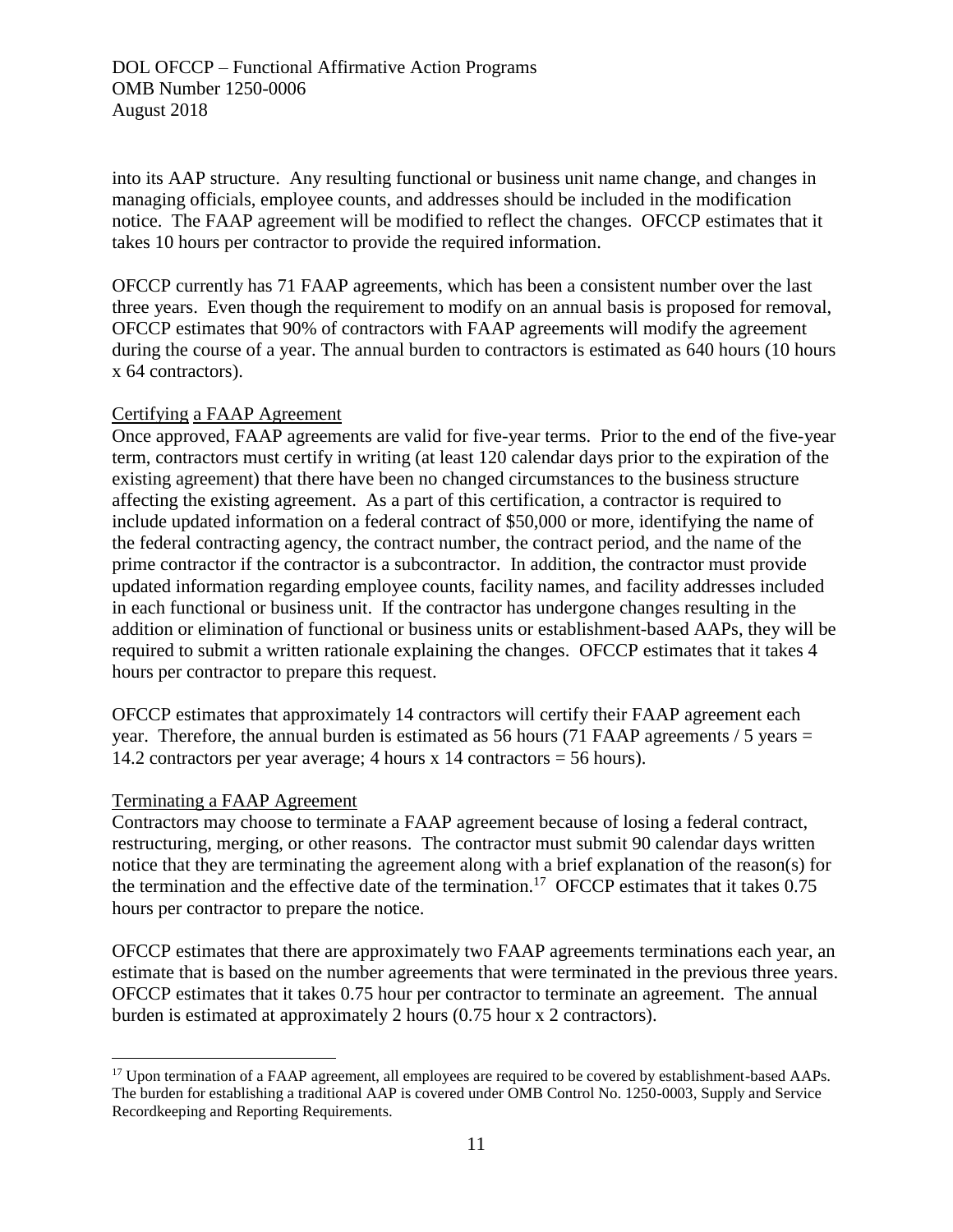|                       | Total       |               |           |                    |       |
|-----------------------|-------------|---------------|-----------|--------------------|-------|
|                       | Number of   | Recordkeeping | Reporting | <b>Third Party</b> | Total |
|                       | Respondents | Hours         | Hours     | Disclosure         | Hours |
| Requesting a          |             |               |           |                    |       |
| FAAP Agreement        | 5           |               | 32.75     | $\theta$           | 164   |
| Modifying a           |             |               |           |                    |       |
| <b>FAAP</b> Agreement | 64          |               | 10        | 0                  | 640   |
| Certifying a          |             |               |           |                    |       |
| <b>FAAP</b> Agreement | 14          |               | 4         | 0                  | 56    |
| Terminating a         |             |               |           |                    |       |
| <b>FAAP</b> Agreement | ◠           |               | 0.75      | 0                  |       |
| <b>Total</b>          | 85          |               |           |                    | 862   |

## **Total Reporting Burden by Contractor Activity**

### **Annualized Cost of the Burden of Hours to Respondents**

The estimated annualized cost to contractors is calculated using employee compensation data from the Bureau of Labor Statistics.<sup>18</sup> OFCCP calculates the total estimated annualized cost as follows:

|                              | Hours | Monetization |
|------------------------------|-------|--------------|
| Requesting a FAAP Agreement  | 164   | \$5,604      |
| Modifying a FAAP Agreement   | 640   | \$21,869     |
| Certifying a FAAP Agreement  | 56    | \$1,914      |
| Terminating a FAAP Agreement |       | \$68         |
| <b>Total</b>                 | 862   | \$29,455     |

### **13. Information Collection Cost Burden**

 $\overline{a}$ 

The information contractors provide to OFCCP related to the FAAP process is maintained in the normal course of business or covered by a different ICR, as explained above.

OFCCP estimates that contractors will have some operating and maintenance costs associated with this collection. The agency prefers that contractors submit required documentation electronically but approximately 50 percent of contractors that request initial FAAP approval still

<sup>18</sup> "Employer Costs for Employee Compensation – March 2018", Table 5, Private Industry Workers, Bureau of Labor Statistics, https://www.bls.gov/news.release/pdf/ecec.pdf (last accessed August 7, 2018). The burden cost was calculated using an hourly rate of \$34.17 for respondents.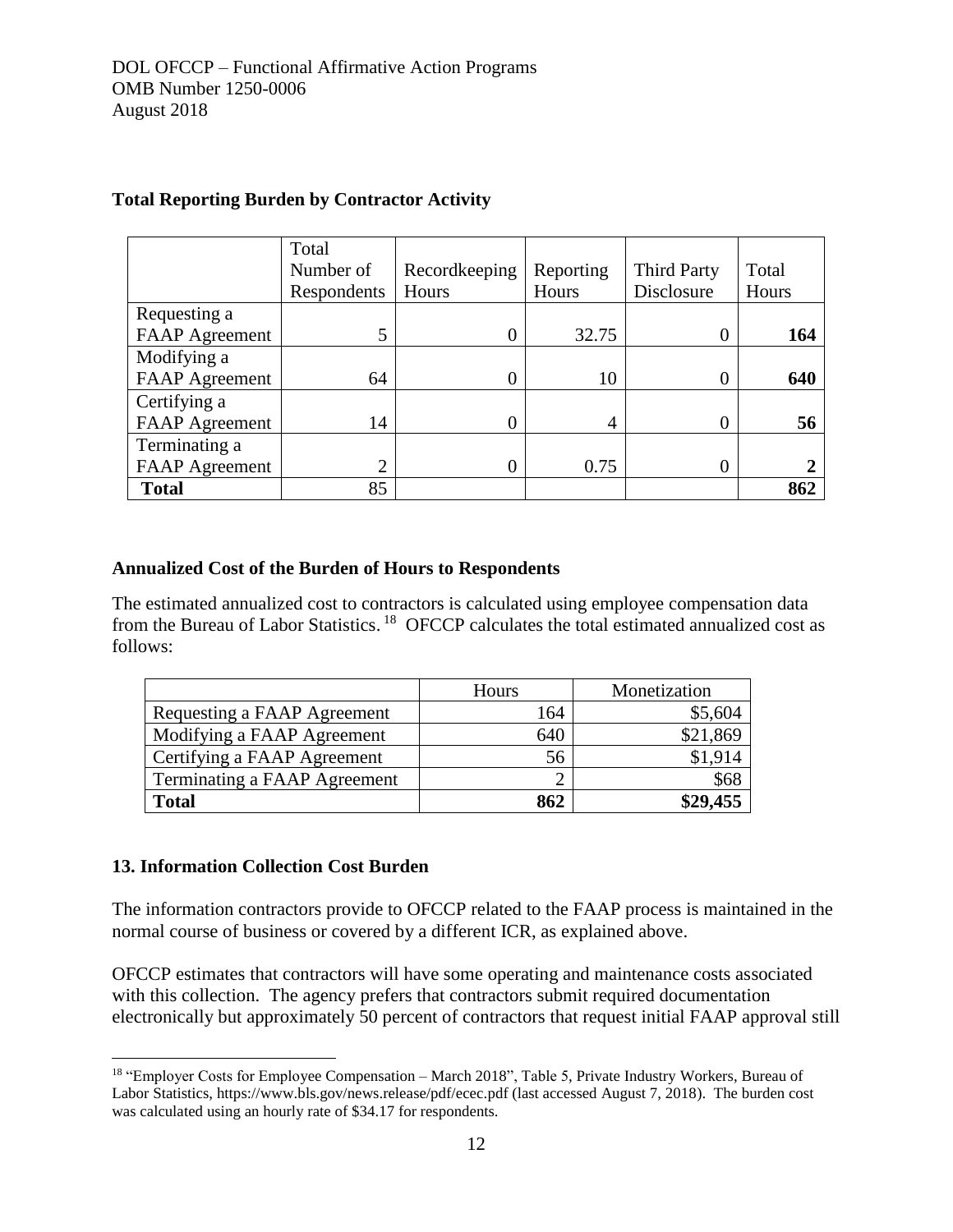send paper copies through the mail and the other 50 percent send it electronically. Contractors generally send the documents electronically when they modify or certify an existing agreement.

OFCCP assesses a cost for the 50 percent of contractors that send paper copies of the documents. OFCCP estimates the supporting documentation for the initial request to be approximately 20 pages, and using a cost of \$0.09 per page,<sup>19</sup> the agency calculates that the copying cost for the initial FAAP agreement request is \$4.50 (20 pages x 2.5 contractors x \$0.09 per page).

In addition, OFCCP estimates an average mailing cost of \$6.70 per contractor, using USPS Priority Mail, flat rate envelope.<sup>20</sup> Therefore OFCCP estimates that the cost of mailing the FAAP agreement to OFCCP is \$16.75 (2.5 contractors x \$6.70).

The total estimated operating and maintenance cost for all contractors related to FAAP is an estimated  $$21.25$  (\$4.50 copying costs  $+ $16.75$  mailing costs).

## **14. Cost to the Federal Government**

 $\overline{a}$ 

OFCCP estimates the annual cost to the Federal Government as follows:

- OFCCP staff will spend approximately 40 hours processing each FAAP agreement request. 40 hours x 5 new agreement requests  $= 200$  hours.
- OFCCP staff will spend approximately 8 hours processing each FAAP modification. 8 hours x  $64$  agreements =  $512$  hours.
- OFCCP staff will spend 8 hours processing each FAAP certification. 8 hours x 14 agreements  $= 112$  hours.

As there have been no FAAP agreement terminations by OFCCP is the past three years, this ICR does not claim a federal burden for terminations.

OFCCP estimates the total annual burden to the Federal Government related to the FAAP process at 824 hours.

Using the General Schedule (GS) scale, OFCCP estimates an average hourly rate of \$46.46 for the federal staff involved in the FAAP process.<sup>21</sup> The cost is calculated as follows:  $$46.46 \times 824$ hours =  $$38,283$ .

<sup>&</sup>lt;sup>19</sup> Based on the average copying cost for 20 pages at major paper supply stores as of August 7, 2018.

<sup>&</sup>lt;sup>20</sup> <https://www.usps.com/ship/mail-shipping-services.htm> (last accessed August 7, 2018)

<sup>&</sup>lt;sup>21</sup> See, "Salary Table 2018-DCB Incorporating The 1.4% General Schedule Increase And A Locality Payment Of 28.22% For The Locality Pay Area Of Washington-Baltimore-Arlington, DC-MD-VA-WV-PA," available at https://www.opm.gov/policy-data-oversight/pay-leave/salaries-wages/salary-tables/pdf/2018/DCB\_h.pdf (last accessed August 7, 2018). Estimate based on GS-13 grade, step one.